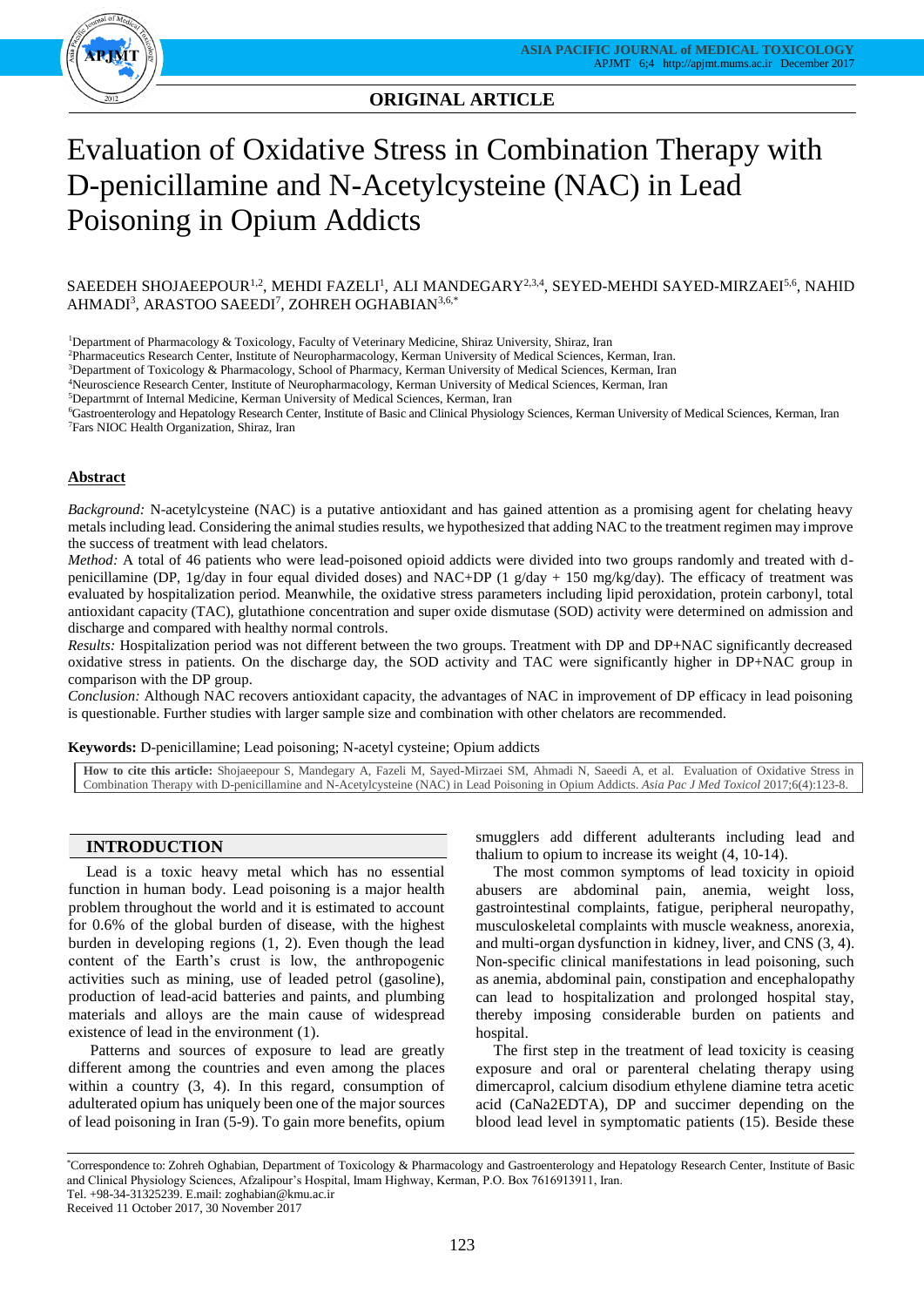two principal approaches, other advices and medications have been recommended as follow: correcting dietary deficiencies, administration of thiamine, vitamin C, vitamin E and garlic oil for decreasing lead-induced oxidative damage and enhancing lead elimination from the body (15-17). In addition, there are some promising animal studies on rats which have shown the effectiveness of antioxidants such as methionine, alpha-lipoic acid, n-acetylcysteine and homocysteine for the treatment of lead toxicity (18-20).

N-acetylcysteine (NAC), derived from the amino acid cysteine, is a well-known antioxidant which has been used commonly in the treatment of respiratory diseases, psychiatric and neurologic disorders (21-25). NAC is a promising therapeutic antioxidant chelator agent for treatment of lead poisoning (26-28).

Considering the possible therapeutic effects of NAC in lead poisoning, the present study was conducted to evaluate therapeutic effects of NAC in combination with DP on lead poisoning in opium addicts. We further hypothesized that the protective effect of these drugs could be related to its antioxidant effects.

## **METHODS**

## Study design

A total of 46 opium dependent patients with signs and symptoms of lead poisoning admitted in Afzalipour Hospital, Kerman, Iran between April 2016 and July 2016 were enrolled in this study. Opium dependency was evaluated according to the Diagnostic and Statistical Manual of Mental Disorders Fourth Edition (DMS-IV) criteria (29). Patients were included in the study if they were opium dependent, had lead poisoning clinical symptoms confirmed by laboratory tests and blood lead level (BLL) >  $20 \mu g/dl$  (8, 29, 30), and over 18 years old. The local ethics committee approved the research protocol (Ethical code: 96- 17), and patients were enrolled if informed consent was obtained. Patients were excluded if they met any of the following exclusion criteria: age <18 years, allergy to NAC or DP, occupational exposure to lead in workplace, concomitant poisonings, pregnant or lactating, BLL <20 g/dl, severe organ dysfunction (n=1), a history of previous metabolic diseases known to generate oxidative stress, severe psychological complications during treatment (n=1), received any medication with antioxidant activity such as complementary antioxidants, vitamins, and selenium in the previous 48 h, inability to obtain verbal and written consent, and advanced malignancy (n=1). Clinical characteristics of patients like assessment of the level of consciousness and vital signs on admission were also registered. As a control for oxidative stress parameters, forty healthy non-smoker controls were recruited in this study. A questionnaire was used to obtain demographic data, information on occupation and medical history, job description, socio-economic status, and lifestyle of both groups. All patients received DP as a lead chelating agent. Twenty-eight patients underwent treatment with DP plus NAC as an antioxidant agent randomly. The doses of DP and NAC were 1 g/day in 4 equal divided doses and 150 mg/kg/day, respectively. In all patients, hematological tests including complete blood

count (CBC), prothrombin time (PT) and partial thromboplastin time (PTT) tests, liver function tests including alanine transaminase (ALT), aspartate aminotransferase (AST), alkaline phosphatase (ALP), albumin, and bilirubin tests, cholesterol test, and serum iron and total iron-binding capacity (TIBC) were measured on hospital admission and on the day of discharge.

## Sample collection

Venous blood sample was collected from each subject in sterile heparinized and plain vacutainers and transported to the laboratory under cold conditions. The plasma and serum were separated by centrifugation at 3500 rpm for 15 min at 4 °C and stored at -80 °C until the analysis of oxidative stress parameters.

### Determination of oxidative stress parameters

Lipid peroxidation (LPO) was estimated in serum as the reaction of lipid peroxides with thiobarbituric acid at low pH and high temperature. The resulting pink complex was measured at 532 nm (31). Superoxide dismutase (SOD) activity was measured according to the method of Marklund (32) with some modifications (33, 34) and expressed as Units (U). The serum concentration of GSH was measured spectrophotometrically at 412 nm using DTNB as the reagent (35) with minor modifications. Serum protein carbonyl (PrC) levels were measured on the basis of reaction between protein carbonyls with DNPH and formation of protein hydrazones with maximum absorbance at 365 nm (36). The serum total antioxidant capacity (TAC) was determined by measuring the ferric reducing ability of plasma in the presence of TPTZ (37) with some modifications (31).

## Statistical analysis

All the data are presented as mean±SD or percent. Assessment of the normality of continuous data was relying on statistical tests (Kolmogorov-Smirnov test) and visual inspection (p-p plots and histogram). Student's t test was used for analysis of continuous variables, and  $\chi^2$  test was used for categorical variables. Non-normal distributed data were expressed as median and inter quartile range (IQR) and the differences between DP and DP+NAC group and these two groups with the control were respectively analyzed using Mann-Whitney U test and Kruskal–Wallis analysis of variance. P-value less than 0.05 was considered statistically significant.

## **RESULTS**

The demographic data of the patients are listed in Table 1. Forty-three opioid abusers with symptoms of lead poisoning were involved in this study. All the cases had the clinical symptoms of lead poisoning confirmed by clinical toxicologists, and their BLL was above  $20 \mu$ g/dl. There were no significant differences between BLL, age, gender, smoking habit, duration of opioid consumption, and grams of opioid consumption. These results show that the cases in both groups were selected randomly with no significant differences in their demographics. The duration of hospitalization was  $7.1\pm3.1$  and  $7.6\pm3.3$  days for DP and DP+NAC groups, respectively. The age of controls was 51.1±18.3 years old.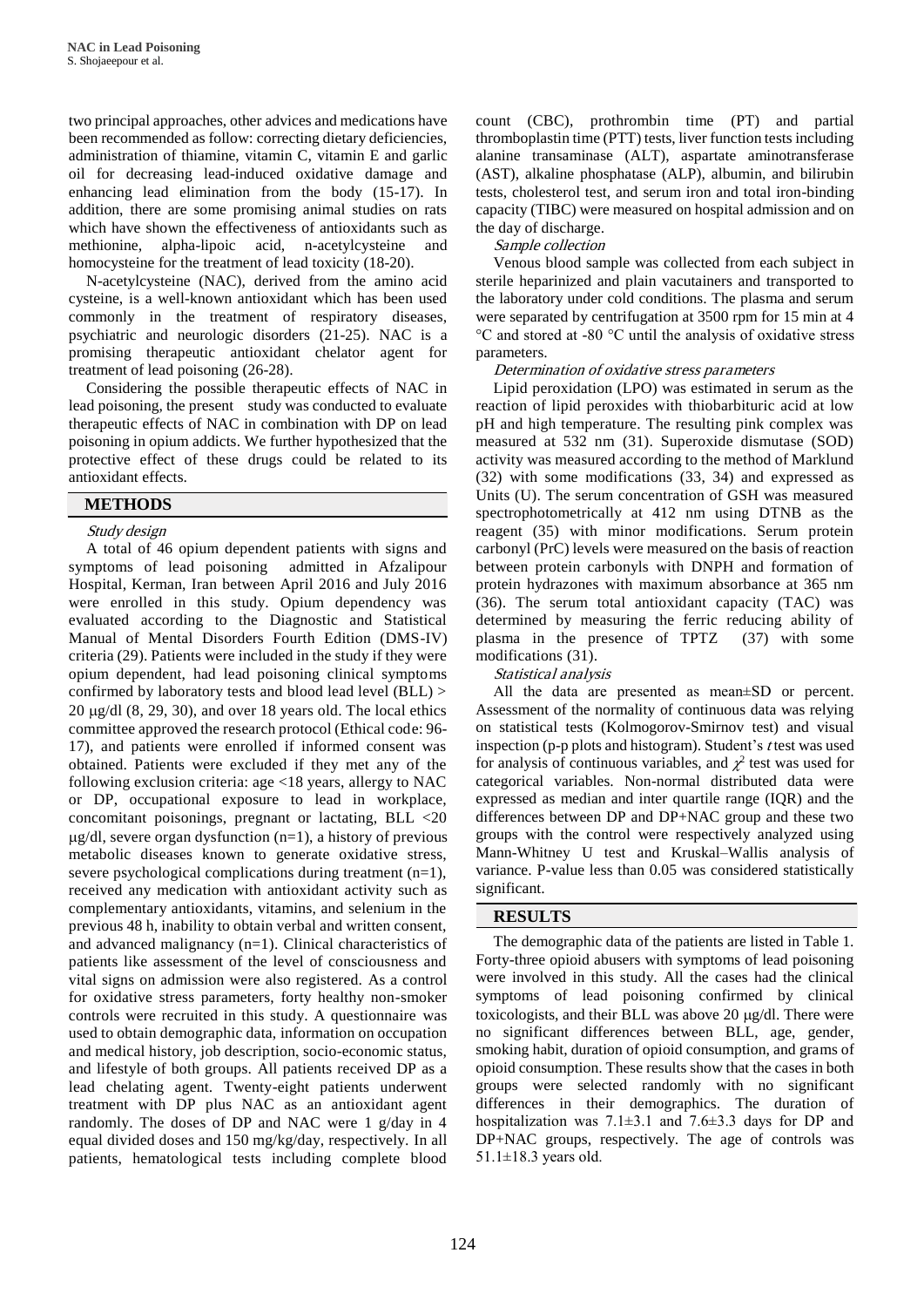| <b>rapid 1.</b> Define and the batteries      |                  |                   |       |
|-----------------------------------------------|------------------|-------------------|-------|
|                                               | $DP(N=15)$       | $DP+NAC (N=28)$   | Sig.* |
| Age $(yrs.)$                                  | $42.8 \pm 14.9$  | $44.3 \pm 14.4$   | 0.7   |
| Sex, $M/F$ $%$ )                              | 11/4(73/27)      | 17/11(61/39)      | 0.41  |
| Cigarette smoker, $n$ $(\%)$                  | 6(40)            | 13(46)            | 0.67  |
| BLL, median(IQR, range) $(\mu g/dl)$          | 55 (52,29-120)   | $55.3(63,21-182)$ | 0.8   |
| Hospitalization (day)                         | $7.1 \pm 3.1$    | $7.6 \pm 3.3$     | 0.45  |
| Duration of opioid use (yrs.)                 | $5(1-25)$        | $8(1-40)$         | 0.5   |
| Amount of opioid, median (IQR, range) (g/day) | $2(3.5; 0.5-12)$ | $2.7(3.5;0.5-20)$ | 0.8   |
| Route of opioid use                           |                  |                   |       |
| Snorting                                      | $0(0\%)$         | 1(4%)             |       |
| Swallowing                                    | 11 (73%)         | 23 (82%)          | 0.5   |
| <b>Both</b>                                   | 4(27%)           | 4(14%)            |       |
|                                               |                  |                   |       |

#### **Table 1.** Demographic data of patients

DP: d-penicillamine; NAC: n-acetyl cysteine; BLL: blood lead level

\* P-value in Student's t-test, Mann-Whitney U test, and  $\chi^2$  test.

| <b>Table 2.</b> Clinical symptoms on admission |                                |                                        |                                 |      |
|------------------------------------------------|--------------------------------|----------------------------------------|---------------------------------|------|
| Symptom                                        | Total<br>$(N=43)$ ,<br>$n(\%)$ | DP<br>$(n=15)$ ,<br>$n\left(\%\right)$ | DP+NAC<br>$(n=28)$ ,<br>$n(\%)$ | Sig. |
| Consciousness                                  |                                |                                        |                                 |      |
| Awareness                                      | 27(63)                         | 9(60)                                  | 18(64)                          |      |
| Verbal                                         | 11(25)                         | 5(33)                                  | 6(21)                           | 0.49 |
| Painful                                        | 2(5)                           | 1(7)                                   | 1(4)                            |      |
| Unconscious                                    | 3(7)                           | 0(00)                                  | 3(11)                           |      |
| Weakness                                       | 25(58)                         | 10(67)                                 | 15(54)                          | 0.4  |
| Lethargy                                       | 12(26)                         | 3(20)                                  | 9(32)                           | 0.4  |
| Constipation                                   | 35(83)                         | 13(87)                                 | 22(79)                          | 0.5  |
| Paresis                                        | 8(16)                          | 1(7)                                   | 7(25)                           | 0.1  |
| <b>Drowsiness</b>                              | 10(22)                         | 2(14)                                  | 8(29)                           | 0.2  |
| Headache                                       | 7(17)                          | 3(20)                                  | 4(14)                           | 0.6  |
| Insomnia                                       | 17(38)                         | 5(33)                                  | 12(43)                          | 0.5  |
| Abdominal cramp                                | 39(91)                         | 14(93)                                 | 25(89)                          | 0.6  |
| Myalgia                                        | 5(12)                          | 2(13)                                  | 3(11)                           | 0.8  |
| Colic                                          | 9(19)                          | 2(13)                                  | 7(25)                           | 0.4  |
| Memory disorder                                | 8(17)                          | 2(13)                                  | 6(21)                           | 0.5  |
| Peripheral<br>neuropathy                       | 2(3.5)                         | 0(0)                                   | 2(7)                            | 0.3  |
| Anorexia                                       | 35(83)                         | 13(87)                                 | 22(79)                          | 0.5  |

The clinical characteristics of cases on admission are listed in Table 2 and 3. The most common symptoms of the cases were abdominal cramps (91%), constipation (83%), anorexia (83%), weakness (58%), insomnia (38%), lethargy (26%), and colic (19%). The frequency of these symptoms was not significantly different in DP and DP+NAC cases. Table 3 shows that the laboratory parameters on admission were not different between the two groups.

Table 4 presents the data of oxidative stress parameters in DP and DP+NAC groups on admission and their comparison with the controls. A Kruskal-Wallis H test showed that there was a statistically significant difference in LPO between the different groups,  $\chi^2(2) = 44.7$ ,  $p = 0.000$ , with a mean rank LPO of 23.7 for control, 61.9 for DP and 57.4 for DP+NAC. TAC was significantly different between the different groups,  $\chi^2(2) = 60.7$ ,  $p = 0.000$ , with a mean rank TAC of 62.5 for control, 21.7 for DP and 21.4 for DP+NAC. SOD activity was significantly low in patients,  $\chi^2(2) = 55.9$ ,  $p =$ 0.000, with a mean rank SOD of 62.5 for control, 23.4 for DP and 22.7 for DP+NAC. There was a significant increase in GSH concentration in the two groups,  $\chi^2(2) = 7.3$ ,  $p = 0.026$ , with a mean rank GSH of 46.8 for DP and 49.8 for DP+NAC in comparison with the controls. PC was significantly high in the patients in both groups,  $\chi^2(2) = 19.5$ ,  $p = 0.000$ , with a mean rank PC of 30.0 for control, 49.9 for DP and 54.9 for DP+NAC.

Table 5 presents the serum oxidative stress biomarkers in the patients treated with DP and DP+NAC. The leadpoisoned cases show significant oxidative stress (increase in lipid peroxidation, protein carbonyl and decrease in the levels of total antioxidant capacity, and SOD activity). Treatment of cases with DP and DP+NAC significantly decreased LPO and protein carbonyl markers of oxidative stress at discharge. However, TAC was decreased at discharge in both groups. There were no significant differences between oxidative stress parameters in DP and DP+NAC groups.

#### **DISCUSSION**

Several line of evidence suggests that n-acetyl cysteine could be effective in lead poisoning (18, 26, 38). So, in this study, the combined effect of NAC on the PD was investigated in lead-poisoned opium addicts. The results of this study indicate that even though NAC restores the antioxidant capacity, the clinical effectiveness of DP does not improve.

The results presented here have shown that lead exposure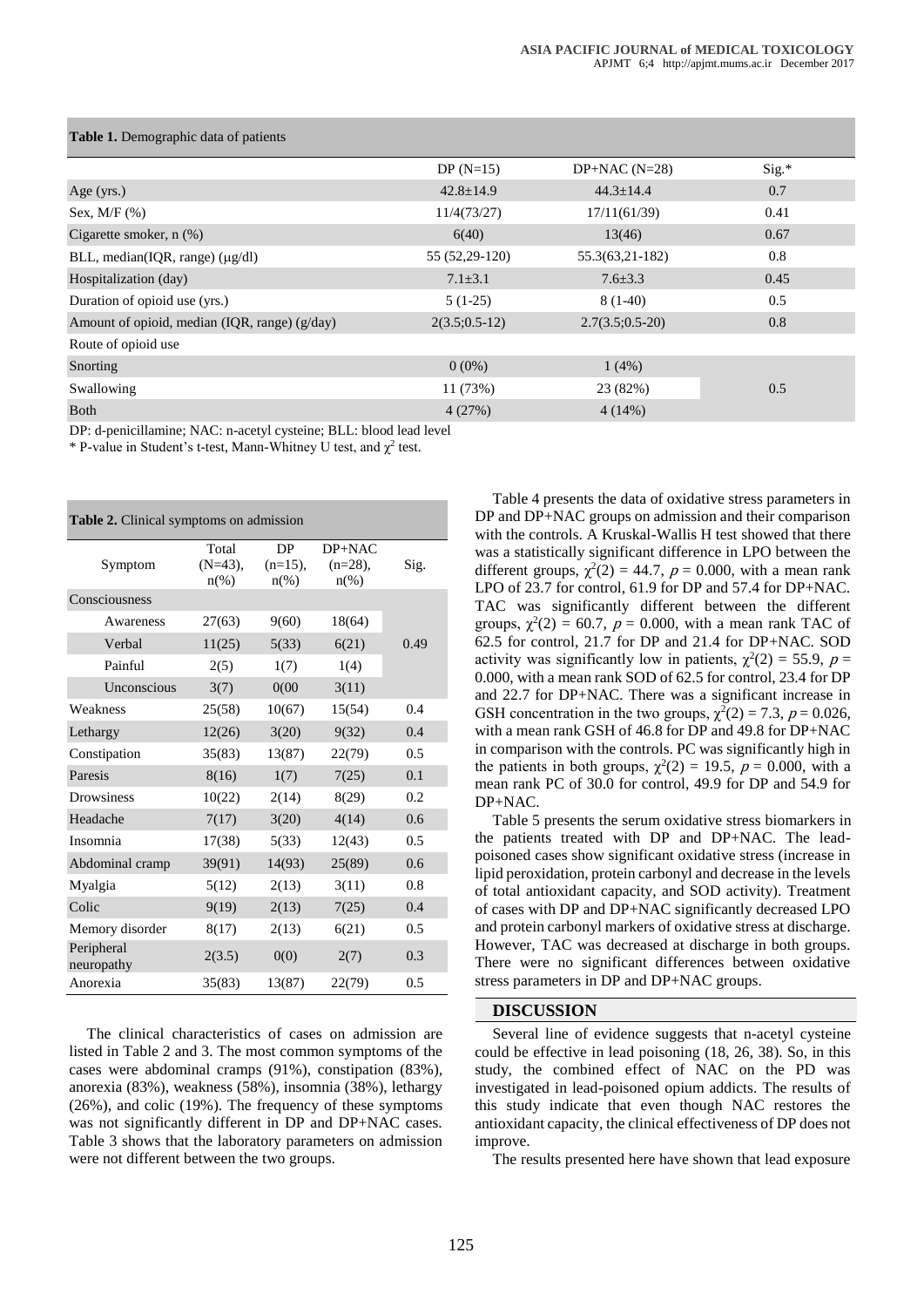#### **Table 3. Clinical characteristics of patients on admission**

|                                | $DP(N=15)$      | DP+NAC<br>$(N=28)$ | Sig.  |
|--------------------------------|-----------------|--------------------|-------|
| Consciousness                  |                 |                    |       |
| Aware, $n$ $(\%)$              | $9(60\%)$       | 18(64%)            |       |
| Verbal, $n$ $(\%)$             | 5(33%)          | 6(21%)             |       |
| Painful, n (%)                 | 1(7%)           | 1(4%)              | 0.5   |
| Unconscious,<br>n(%)           | $0(0\%)$        | 3(11%)             |       |
| SBP, mean±SD                   | $119.6 + 31.1$  | $125.4 + 21.3$     | 0.72  |
| DBP, mean±SD                   | $71.6 \pm 10.1$ | $77.46 \pm 8.9$    | 0.45  |
| Pulse rate, mean+SD            | $91.2 \pm 18.2$ | $92.3 \pm 15.2$    | 0.01  |
| Temperature (°C),<br>$mean+SD$ | $35.8 \pm 3.9$  | $37.2 \pm 0.6$     | 0.15  |
| <b>RBC</b>                     | $4.2 + 0.8$     | $4.1 + 1.0$        | 0.74  |
| <b>MCV</b>                     | $26.6 \pm 2.7$  | $24.2 + 3.2$       | 0.2   |
| <b>MCH</b>                     | $26.6 \pm 2.7$  | $24.2 + 3.2$       | 0.017 |
| <b>HCT</b>                     | $34.5 + 9.7$    | $34.5 + 9.7$       | 0.68  |
| Hb                             | $10.5 + 4.1$    | $9.7 \pm 2.8$      | 0.51  |
| <b>BUN</b>                     | $37.3 \pm 16.1$ | $36.4 \pm 16.6$    | 0.86  |
| $Cr$ (mg/dl)                   | $1.0+0.39$      | $1.0+0.28$         | 0.82  |
| Bili total (mg/dl)             | $1.2 \pm 0.63$  | $1.5 \pm 1.0$      | 0.32  |
| Bili direct (mg/dl)            | $0.3 \pm 0.18$  | $0.3 \pm 0.19$     | 0.35  |
| PT                             | $14.8 \pm 3.3$  | $13.5 \pm 1.2$     | 0.16  |
| <b>PTT</b>                     | $32.1 \pm 3.2$  | $33.8 + 5.1$       | 0.24  |
| Iron                           | 72(56)          | 83(73)             | 0.64  |
| <b>TIBC</b>                    | $345 + 74$      | $326 \pm 62$       | 0.37  |
| AST (IU), median (IQR)         | 40(61)          | 54(48)             | 0.68  |
| ALT (IU), median<br>(IQR)      | 30(40)          | 33(39)             | 0.44  |
| ALP (IU), mean±SD              | $208 \pm 106$   | $260 \pm 146$      | 0.23  |
| Amylase                        | 67(40)          | 71(50)             | 0.97  |

Comparisons were made by using Student's-sample t-test. Data are expressed as Mean±SD

MCV: mean corpuscular volume, MCH: mean corpuscular

hemoglobin, MCHC: mean corpuscular hemoglobin concentration.

induces oxidative stress which was indicated by increased lipid peroxidation and protein carbonyl levels and decreased SOD activity and TAC. However, the only exception is GSH level which was higher in the exposed patients. Accumulating evidence over the past years has identified many of the important pathogenic mechanisms of lead, yet the precise molecular mechanisms involved are not fully understood (39). The main reported mechanism for lead toxicity is induction of reactive oxygen species (ROSs) production and oxidative stress. Increase in ROS starts a chain reaction and may result in lipid peroxidation, oxidation of DNA, RNA and proteins, and thereby significant damage to cell structures, cumulatively known as oxidative stress (39, 40. Lead exposure can induce oxidative stress through different mechanisms. Lead can inhibit the  $\delta$ -aminolevulinic acid dehydrase (ALAD) enzyme and cause accumulation of δaminolevulinic acid (ALA). Auto-oxidation of accumulated ALA induces generation of ROS (41-43). Lead exposure can also create oxidative stress by inhibition of antioxidant enzymes and also depletion of glutathione reserves in the cells (27, 39). Regarding this mechanism of lead, administration of antioxidants for restoring the cell's antioxidant capacity has been considered as a plausible remedy (28, 44). In several animal studies, there are promising reports regarding combination therapy with a chelator and antioxidants in lead poisoning (45-47). In these studies, mostly conducted by Flora et al., the advantages of adding an antioxidant such as NAC (45), alpha-lipoic acid (47), melatonin (45), and gossypin (48) to a lead chelator have been shown (20).

Our findings, resulting from the only study conducted on human according to the search of literature, show that combined therapy with NAC does not improve the efficacy of DP and oxidative stress in lead poisoned addicts. This shows that decrease in the lead concentration might be the main mechanism for reduction in oxidative stress in lead poisoning. While NAC has been found as metal and specially lead chelator in several in vitro studies (26, 27), other in vivo studies in animals have failed to find its effect on excretion of lead and its potential use for lead chelation therapy (49-51). The antioxidant actions of NAC have been attributed to its ability to stimulate glutathione (GSH) synthesis through

| Table 4. Oxidative stress parameters in controls and lead-poisoned opioid addicts treated with DP and DP+NAC on admission |
|---------------------------------------------------------------------------------------------------------------------------|
|                                                                                                                           |

|              | Healthy controls | On admission |                 |           |
|--------------|------------------|--------------|-----------------|-----------|
|              | $(N=40)$         | $DP(N=15)$   | $DP+NAC (N=28)$ | *P values |
| $LPO(\mu M)$ | 0.41(0.17)       | 0.94(0.4)    | 0.80(0.34)      | 0.000     |
| $PC$ (mM)    | 0.26(0.15)       | 0.33(0.05)   | 0.36(0.07)      | 0.000     |
| $TAC$ (mM)   | 1.11(0.21)       | 0.24(0.32)   | 0.18(0.23)      | 0.000     |
| $GSH(\mu M)$ | 14.9(5.2)        | 16.3(2.6)    | 17.3(4.8)       | 0.026     |
| SOD(U)       | 30.52(4.8)       | 4.8(2.9)     | 7.3(1.72)       | 0.000     |

Data are expressed as median (Inter Quartile Range; IQR).

\*P value of DP and DP+NAC groups at admission vs. the control group. Data are analyzed using Kruskal-Wallis H test. DP: d-

penicillamine; NAC: n-acetyl cysteine; LPO: lipid peroxidation; PC: Protein carbonyl; TAC: total antioxidant capacity; GSH: glutathione; SOD: superoxide dismutase.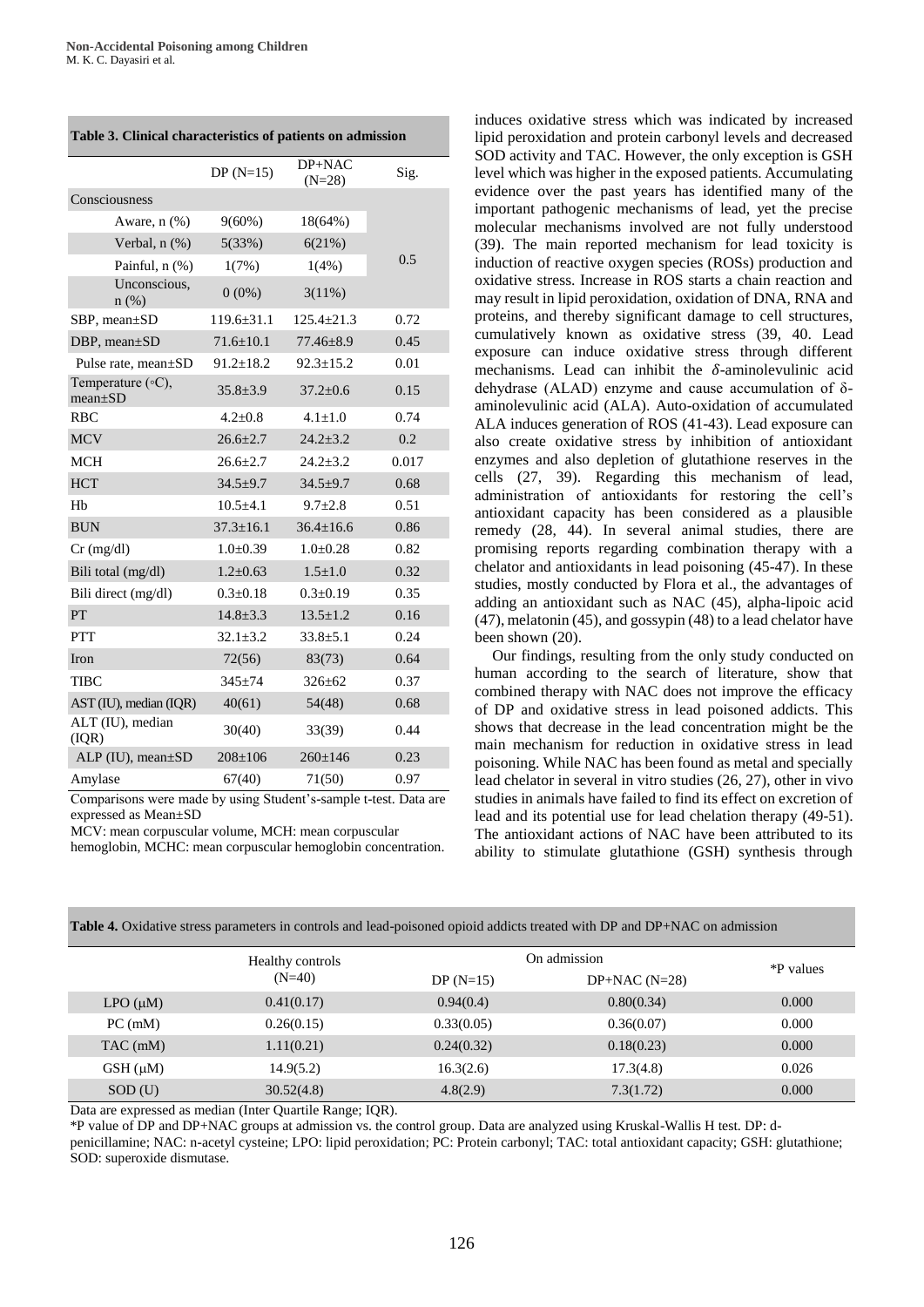| <b>Table 5.</b> Oxidative stress parameters at discharge in lead-poisoned |
|---------------------------------------------------------------------------|
| opioid addicts treated with DP and DP+NAC                                 |

|              | On discharge | *P-values       |       |
|--------------|--------------|-----------------|-------|
|              | $DP(N=15)$   | $DP+NAC (N=28)$ |       |
| $LPO(\mu M)$ | 0.49(0.3)    | 0.52(0.23)      | 0.65  |
| $PC$ (mM)    | 0.22(0.03)   | 0.29(0.09)      | 0.000 |
| TAC (mM)     | 0.07(0.11)   | 0.15(0.13)      | 0.042 |
| $GSH(\mu M)$ | 19.4(3.9)    | 18.2(4.2)       | 0.957 |
| $SOD$ (U)    | 6.8(1.1)     | 7.9(1.2)        | 0.007 |

Data are expressed as median (Inter Quartile Range; IQR). \* Data are analyzed using Mann-Whitney U test. DP: d-penicillamine; NAC: n-acetyl cysteine; LPO: lipid peroxidation; PC: Protein carbonyl; TAC: total antioxidant capacity; GSH: glutathione; SOD: superoxide dismutase.

providing cysteine for GSH synthesis and thereby maintain and replenish GSH levels in the cells, direct scavenging of free radicals, and efficient reduction of disulfide bands in proteins (25, 52, 53). A contradictory finding in the study is that the level of carbonyl protein was higher in patients treated with NAC+DP. There are reports that show high concentrations of NAC act as a pro-oxidant (25) which can initiate an enhanced generation of both reduced glutathione and oxidized glutathione and enhanced production of reactive oxygen species, along with carbonylation and glutathionylation of the cellular proteins (54). Inhibition of SOD enzymes has been reported in several experiments (55).

#### **CONCLUSION**

In conclusion, this study indicates that addition of NAC antioxidant to the protocol of chelation therapy with DP cannot improve the treatment efficacy in lead poisoning. Further studies with larger sample size and combination of NAC with other chelators of lead could give more conclusive results.

**Conflict of interest:** None to be declared.

**Funding and support:** Shiraz University, Kerman University of Medical Sciences and Iran Drug Control Headquarters.

#### **REFERENCES**

- 1. Organization WH. Childhood lead poisoning. 2010.
- 2. Mehrpour O, Karrari P, Abdollahi M. Chronic lead poisoning in Iran; a silent disease. Daru 2012;20:8.
- 3. Karrari P, Mehrpour O, Abdollahi M. A systematic review on status of lead pollution and toxicity in Iran; Guidance for preventive measures. Daru 2012;20:2.
- 4. Alinejad S, Aaseth J, Abdollahi M, Hassanian-Moghaddam H, Mehrpour O. Clinical Aspects of Opium Adulterated with Lead in Iran: A Review. Basic Clin Pharmacol Toxicol 2018;122:56-64.
- 5. Afshari R, Emadzadeh A. Short communication: case report on adulterated opium-induced severe lead toxicity. Drug Chem Toxicol 2010;33:48-9.
- 6. Domeneh BH, Tavakoli N, Jafari N. Blood lead level in opium

dependents and its association with anemia: A cross-sectional study from the capital of Iran. *J Res Med Sci* 2014;19:939-43.

- 7. Meybodi FA, Eslick GD, Sasani S, Abdolhoseyni M, Sazegar S, Ebrahimi F. Oral opium: an unusual cause of lead poisoning. Singapore Med J 2012;53:395-7.
- 8. Soltaninejad K, Flückiger A, Shadnia S. Opium addiction and lead poisoning. *J Subst Use* 2011;16:208-12.
- 9. Hayatbakhsh MM, Oghabian Z, Conlon E, Nakhaee S, Amirabadizadeh AR, Zahedi MJ, et al. Lead poisoning among opium users in Iran: an emerging health hazard. Subst Abuse Treat Prev Policy 2017;12:43.
- 10. Ghaderi A, Vahdati-Mashhadian N, Oghabian Z, Moradi V, Afshari R, Mehrpour O. Thallium exists in opioid poisoned patients. Daru 2015;23:39.
- 11. Salehi H, Sayadi AR, Tashakori M, Yazdandoost R, Soltanpoor N, Sadeghi H, et al. Comparison of serum lead level in oral opium addicts with healthy control group. Arch Iran Med 2009;12:555-8.
- 12. Afzali S, Torabian S, Taheri SK. Do Opium Abusers Develop Lead Toxicity? A Study on Opium Abusers in Hamadan, Iran. Asia Pac J Med Toxicol 2017;:55-8.
- 13. Farzaneh E, Amani F, Etemad F. A Clinico-Epidemiologic Study on Patients with Opium Toxicity Treated at Ardabil Hospitals, Iran, 2014-2015. Asia Pac J Med Toxicol 2016;5:111-4.
- 14. Ghaemi N, Alikhani S, Bagheri S, Sezavar M. A Cross Sectional Study of Opioid Poisoning in Children at a Tertiary Center. Asia Pac J Med Toxicol 2016;5:115-8.
- 15. Kianoush S, Sadeghi M, Balali-Mood M. Recent Advances in the Clinical Management of Lead Poisoning. Acta Med Iran 2015;53:327-36.
- 16. Wang C, Liang J, Zhang C, Bi Y, Shi X, Shi Q. Effect of ascorbic Acid and thiamine supplementation at different concentrations on lead toxicity in liver. Ann Occup Hyg 2007;51:563-9.
- 17. Sajitha G, Jose R, Andrews A, Ajantha K, Augustine P, Augusti K. Garlic oil and vitamin E prevent the adverse effects of lead acetate and ethanol separately as well as in combination in the drinking water of rats. Indian J Clin Biochem 2010;25:280-8.
- 18. Caylak E, Aytekin M, Halifeoglu I. Antioxidant effects of methionine, alpha-lipoic acid, N-acetylcysteine and homocysteine on lead-induced oxidative stress to erythrocytes in rats. Exp Toxicol Pathol 2008;60:289-94.
- 19. Wang L, Wang Z, Liu J. Protective effect of N-acetylcysteine on experimental chronic lead nephrotoxicity in immature female rats. Hum Exp Toxicol 2010;29:581-91.
- 20. Flora SJ, Pachauri V. Chelation in metal intoxication. Int J Environ Res Public Health 2010;7:2745-88.
- 21. Minarini A, Ferrari S, Galletti M, Giambalvo N, Perrone D, Rioli G, et al. N-acetylcysteine in the treatment of psychiatric disorders: current status and future prospects. Expert Opin Drug Metab Toxicol 2017;13:279-92.
- 22. Deepmala, Slattery J, Kumar N, Delhey L, Berk M, Dean O, et al. Clinical trials of N-acetylcysteine in psychiatry and neurology: A systematic review. Neurosci Biobehav Rev 2015;55:294-321.
- 23. Moradi M, Mojtahedzadeh M, Mandegari A, Soltan-Sharifi MS, Najafi A, Khajavi MR, et al. The role of glutathione-Stransferase polymorphisms on clinical outcome of ALI/ARDS patient treated with N-acetylcysteine. Respir Med 2009;103:434-41.
- 24. Cazzola M, Calzetta L, Page C, Jardim J, Chuchalin AG, Rogliani P, et al. Influence of N-acetylcysteine on chronic bronchitis or COPD exacerbations: a meta-analysis. Eur Respir